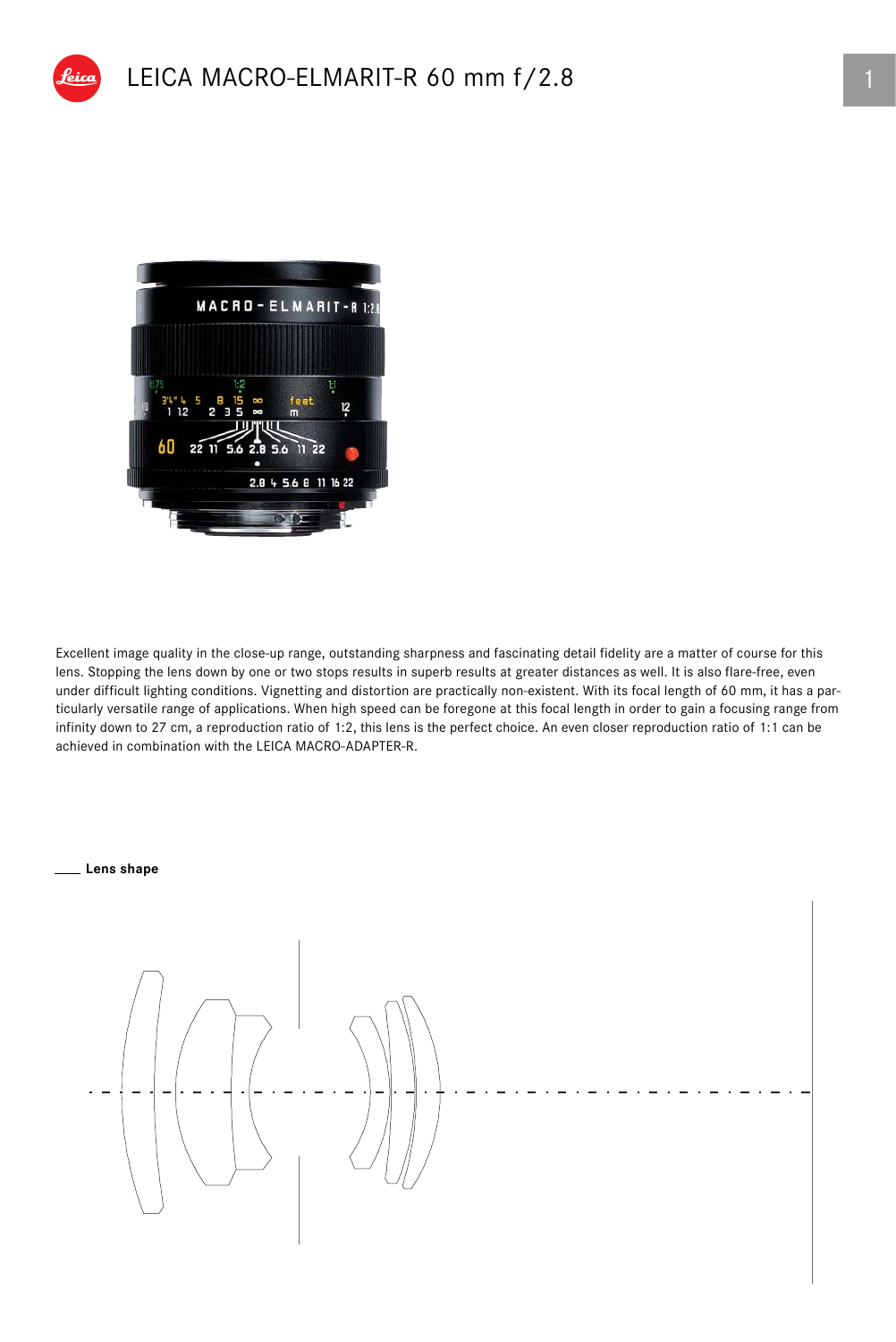

pica

**Engineering drawing**

| Technical Data                                 |                                                                                                           |  |  |  |
|------------------------------------------------|-----------------------------------------------------------------------------------------------------------|--|--|--|
| Angle of view (diagonal, horizontal, vertical) | $40^{\circ}$ , 33°, 23°                                                                                   |  |  |  |
| Optical design                                 | Number of elements / groups: 6 / 5                                                                        |  |  |  |
|                                                | Focal length: 61.4 mm                                                                                     |  |  |  |
|                                                | <b>Entrance pupil:</b> 24.2 mm (related to the first lens surface in light direction)                     |  |  |  |
|                                                | <b>Focusing range:</b> 0.27 m to Infinity, with MACRO-ADAPTER-R 0.23 - 0.18 m                             |  |  |  |
| <b>Distance setting</b>                        | Scale: Combined meter/feet-increments                                                                     |  |  |  |
|                                                | <b>Smallest object field: 48 mm x 72 mm</b>                                                               |  |  |  |
|                                                | Highest reproduction ratio: 1:2, with MACRO-ADAPTER-R 1:1                                                 |  |  |  |
| Diaphragm                                      | Setting / Type: Preset diaphragm with clickstops (including half values), Fully automatic diaphragm, also |  |  |  |
|                                                | the case with MACRO-ADAPTER-R                                                                             |  |  |  |
|                                                | <b>Smallest aperture:</b> f/22                                                                            |  |  |  |
| <b>Bayonet</b>                                 | LEICA R quick-change bayonet for LEICA R3 to LEICA R9 with mechanical, and, for LEICA R8/R9,              |  |  |  |
|                                                | additional electronic exposure control                                                                    |  |  |  |
| Filter (type)                                  | Internal thread for screw-in type filters E 55                                                            |  |  |  |
| Lens hood                                      | Built-in, telescopic                                                                                      |  |  |  |
| Dimensions and weight                          | Length: $62.3$ mm                                                                                         |  |  |  |
|                                                | Largest diameter: 67.5 mm                                                                                 |  |  |  |
|                                                | Weight: approx. $400 g$                                                                                   |  |  |  |
|                                                |                                                                                                           |  |  |  |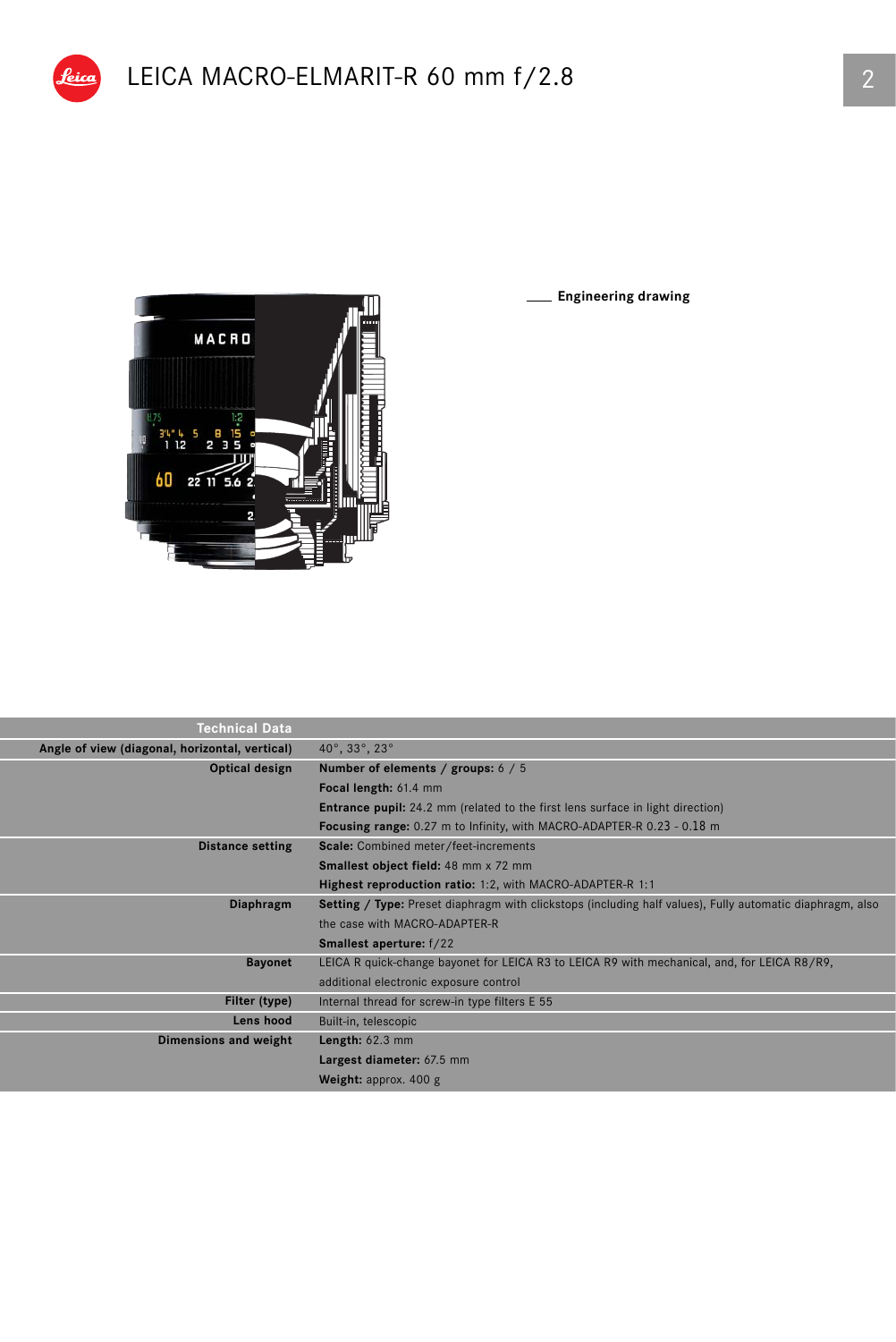### **MTF graphs**







The MTF is indicated both at full aperture and at f/5.6 at long taking distances (infinity). Shown is the contrast in percentage for 5, 10, 20 and 40 lp/mm accross the height of the 35 mm film format, for tangential (dotted line) and sagittal (solid line) structures, in white light. The 5 and 10 lp/mm will give an indication regarding the contrast ratio for large object structures.The 20 and 40 lp/mm records the resolution of finer and finest object structures.

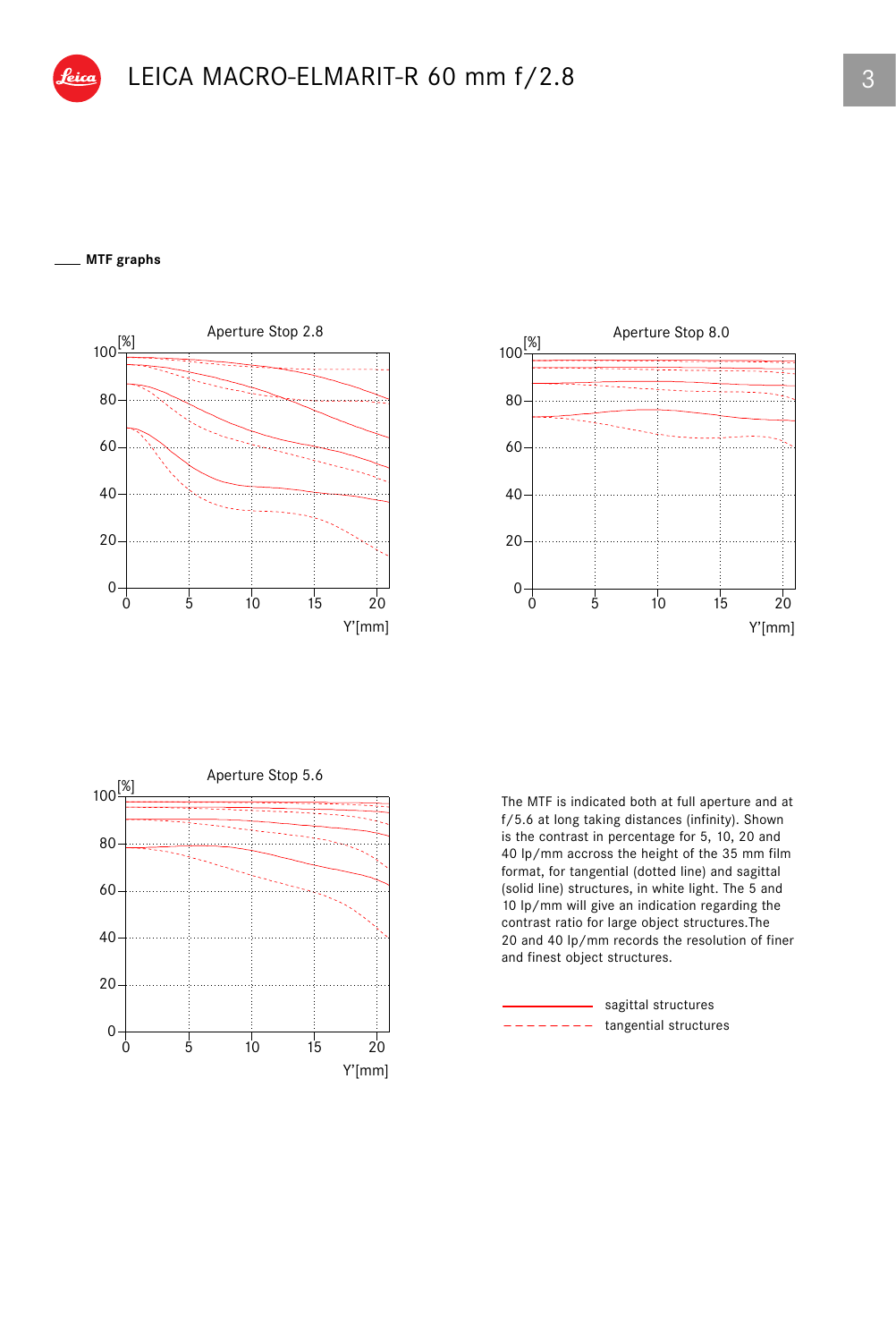### **Distortion**



Effective Distortion



### **Vignetting**



Distortion is the deviation of the real image height (in the picture) from the ideal image height. The relative distortion is the percentage deviation. The ideal image height results from the object height and the magnification. The image height of 21.6mm is the radial distance between the edge and the middle of the image field for the format 24mm x 36mm. The graph of the effective distortion illustrates the appearance of straight horizontal and vertical lines in the picture.

Vignetting is a continous decrease of the illumination to the edges of the image field. The graph shows the percentage lost of illumination over the image height. 100% means no vignetting.

tangential structures - sagittal structures  $- -$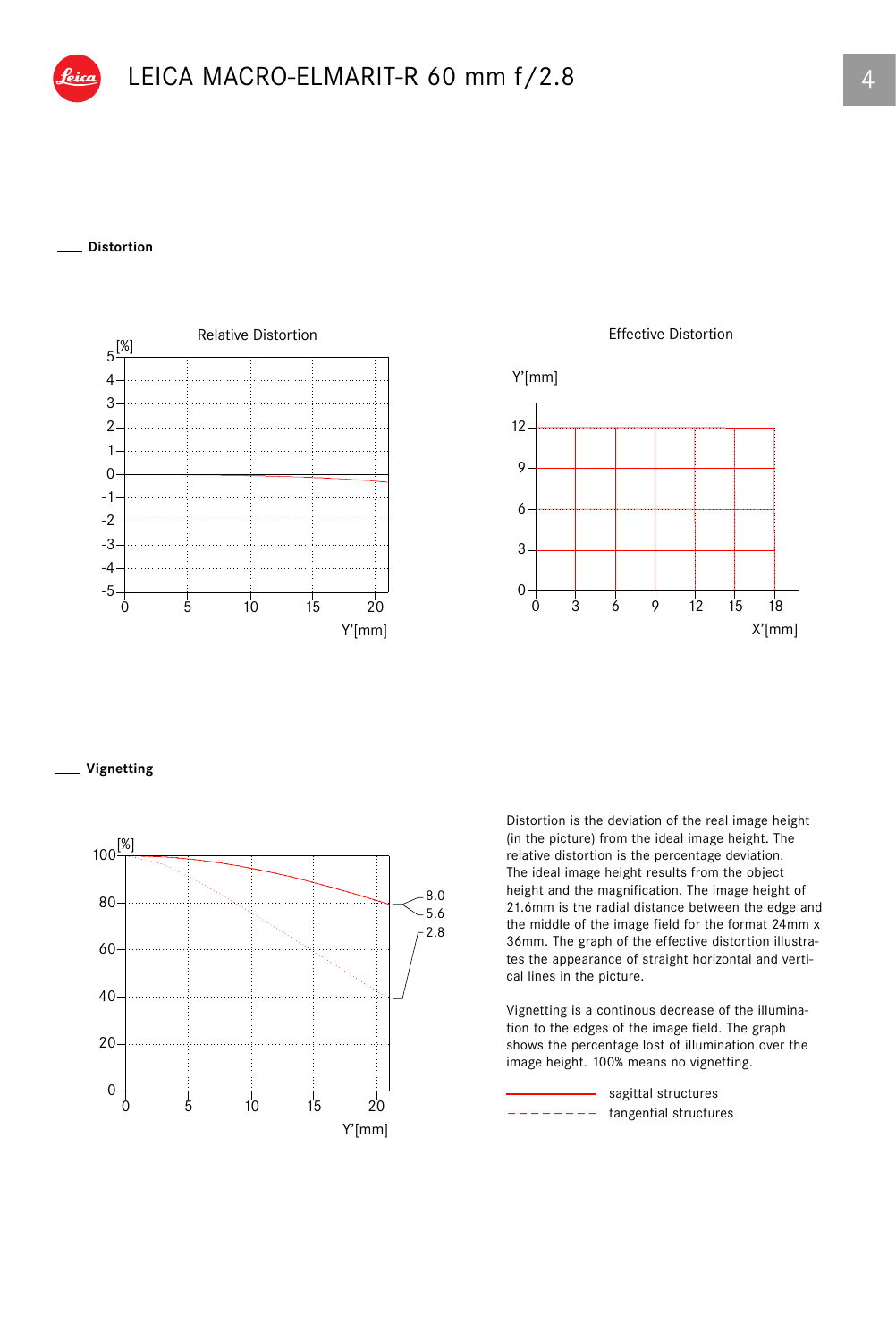

LEICA MACRO-ELMARIT-R 60 mm f/2.8

\_ Depth of field table

|                          |          | Aperture Stop    |                  |                  |                  |                  |                  |                  |            |  |
|--------------------------|----------|------------------|------------------|------------------|------------------|------------------|------------------|------------------|------------|--|
|                          |          | 2,8              | $\overline{4}$   | 5,6              | 8                | 11               | 16               | 22               |            |  |
| Ξ<br>Setting<br>Distance | 0,3      | $0,299 - 0,301$  | $0,298 - 0,302$  | $0,298 - 0,302$  | $0,297 - 0,304$  | $0,295 - 0,305$  | $0,293 - 0,307$  | $0,291 - 0,310$  | 1/2,66     |  |
|                          | 0,35     | $0,348 - 0,352$  | $0,347 - 0,353$  | $0,346 - 0,354$  | $0,345 - 0,356$  | $0,343 - 0,358$  | $0,340 - 0,361$  | $0,336 - 0,366$  | 1/3,57     |  |
|                          | 0,4      | $0,397 - 0,403$  | $0,396 - 0,404$  | $0,395 - 0,405$  | $0,392 - 0,408$  | $0,390 - 0,411$  | $0,385 - 0,416$  | $0,380 - 0,423$  | 1/4,44     |  |
|                          | 0,5      | $0,495 - 0,505$  | $0,493 - 0,507$  | $0,491 - 0,510$  | $0,487 - 0,514$  | $0,482 - 0,519$  | $0,475 - 0,528$  | $0,466 - 0,540$  | 1/6, 13    |  |
|                          | 0,6      | $0,593 - 0,607$  | $0,590 - 0,610$  | $0,586 - 0,615$  | $0,580 - 0,621$  | $0,574 - 0,629$  | $0,562 - 0,644$  | $0,550 - 0,662$  | 1/7,79     |  |
|                          |          | $0,979 - 1,022$  | $0,970 - 1,032$  | $0,959 - 1,045$  | $0,942 - 1,066$  | $0,922 - 1,094$  | $0,890 - 1,143$  | $0.856 - 1.208$  | 1/14,4     |  |
|                          | 1,2      | $1,169 - 1,233$  | $1,156 - 1,247$  | $1,140 - 1,268$  | $1,115 - 1,299$  | $1,087 - 1,341$  | $1,043 - 1,417$  | $0,994 - 1,522$  | 1/17,6     |  |
|                          | 2        | $1,911 - 2,098$  | $1,876 - 2,142$  | 1,831 - 2,204    | $1,767 - 2,306$  | $1,694 - 2,447$  | 1,584 - 2,726    | $1,471 - 3,160$  | 1/30,7     |  |
|                          | 3        | $2,800 - 3,231$  | $2,725 - 3,338$  | $2,629 - 3,496$  | $2,497 - 3,763$  | $2,350 - 4,163$  | $2,141 - 5,061$  | $1,935 - 6,844$  | 1/47,0     |  |
|                          | 5        | $4,461 - 5,689$  | $4,272 - 6,033$  | $4,037 - 6,578$  | $3,730 - 7,613$  | $3,407 - 9,481$  | $2,978 - 16,09$  | $2,590 - 100,7$  | 1/79,5     |  |
|                          | $\infty$ | $40.47 - \infty$ | $28,68 - \infty$ | $20.49 - \infty$ | $14,36 - \infty$ | $10.46 - \infty$ | $7.205 - \infty$ | $5.255 - \infty$ | $1/\infty$ |  |



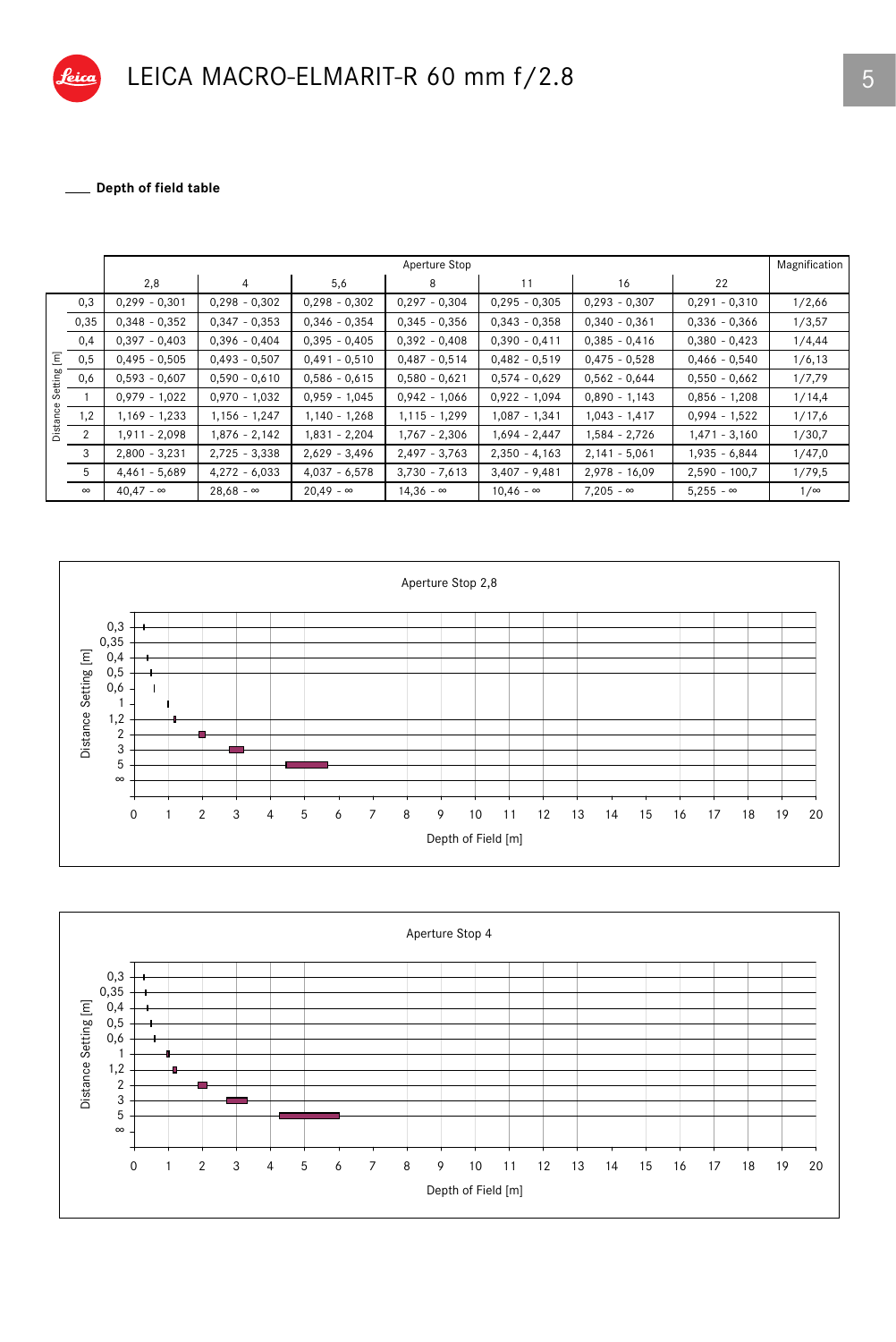

## LEICA MACRO-ELMARIT-R 60 mm f/2.8